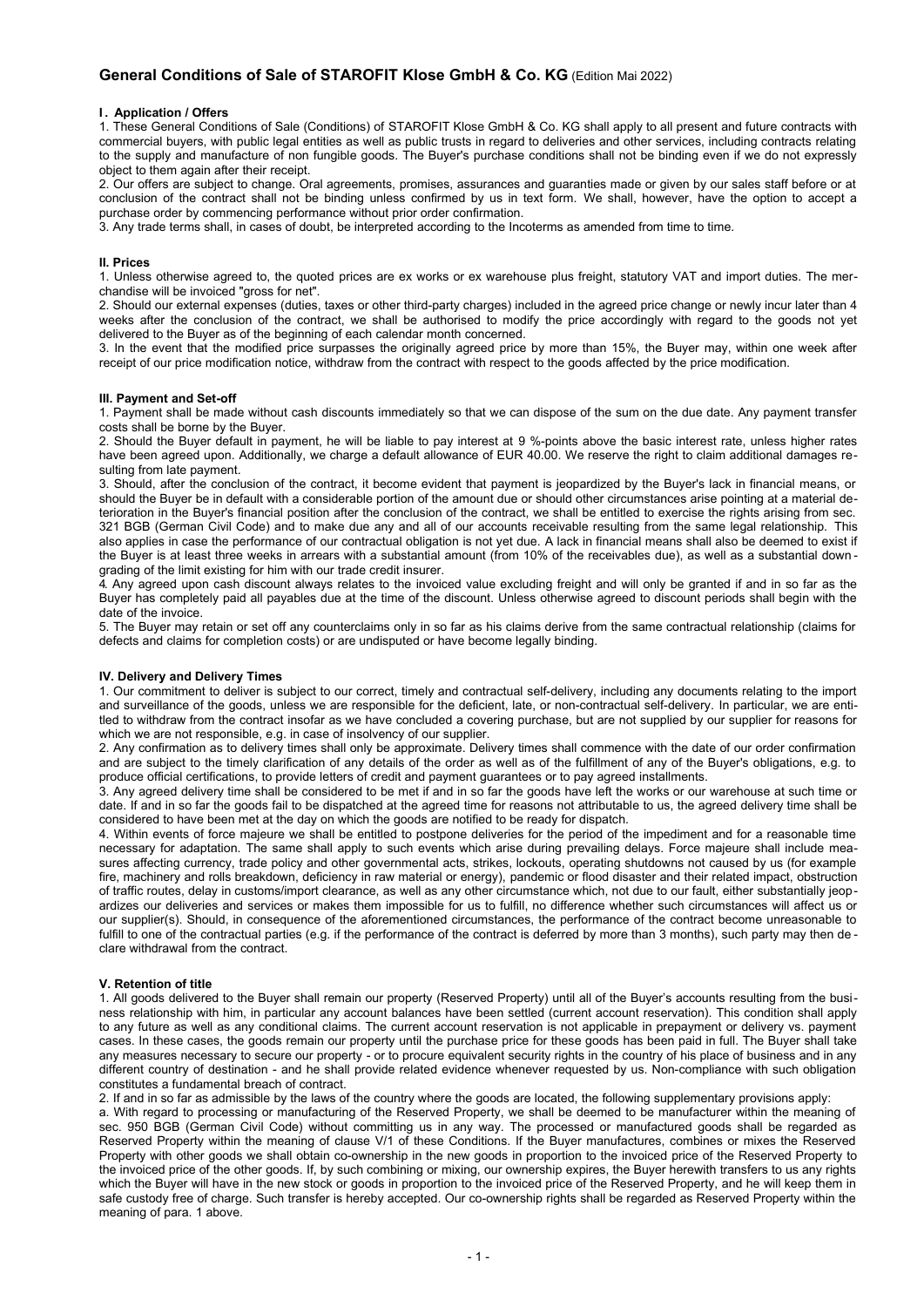b. The Buyer may resell the Reserved Property only within the normal course of his business in accordance with his normal business terms and provided he is not in default of payment and provided also that any rights resulting from such resale will be transferred to us in accordance with clauses V/2/c through V/2/e of these Conditions. The Buyer shall not be entitled to dispose of the Reserved Property in any other way.

c. The Buyer hereby assigns to us any claims resulting from the resale of the Reserved Property. Such assignment is hereby accepted. Such claims shall serve as our security to the same extent as the Reserved Property itself. If the Reserved Property is resold by the Buyer together with other goods not purchased from us, then any receivables resulting from such resale shall be assigned to us in the ratio of the invoiced value of the other goods sold by the Buyer. In the case of resale of goods in which we have co-ownership rights according to clause V/2/a above, the assignment shall be limited to the part which corresponds to our co-ownership rights.

d. The Buyer shall be entitled to collect any receivables resulting from the resale of the Reserved Property. This right shall expire if with drawn by us, at the latest if the Buyer defaults in payment; fails to honour a bill of exchange; or files for bankruptcy. We shall exert our right of revocation only if and in so far as it becomes evident after the conclusion of the contract that payment resulting from this contract or from other contracts is jeopardized by the lack of Buyer's ability to pay. The Buyer shall - upon our request - immediately inform his customers of such assignment and to forward to us any information and documents necessary for collection.

e. The Buyer shall immediately inform us lof any seizure or any other attachment of the Reserved Property by a third party. He shall bear any costs necessary to suspend such seizure or attachment or removal of the Reserved Property, if and in so far as such costs are not borne by a third party.

f. Should the Buyer default in payment or should he fail to honour a draft and after expiry of a reasonable period of grace we shall be entitled to take back the Reserved Property and to enter, for this purpose, the Buyer's premises and to resell the Reserved Property best possible by crediting the proceeds to the purchase price. The same shall apply should, after the conclusion of the contract, it become evident that payment resulting from this contract or from other contracts is jeopardised by the Buyer's lack of ability to pay. If we take back the Reserved Property, this shall not be regarded as withdrawal from the contract. The provisions of the German Insolvency Code shall remain unaffected.

g. Should the total invoiced value of our collateral exceed the amount of the secured receivables including additional claims for interest, costs etc. by more than 50 %, we shall - upon the Buyer's request - release pro tanto collateral at our discretion.

## **VI. Weight**

Steel bars, non-ferrous metals and alloys are sold by weight. Such weight shall be determined on our or our suppliers' scales and shall be evidenced by the presentation of the pertinent weight check. We may also determine the weight of the goods without weighing on the basis of their lengths ("theoretical weight") using accepted statistical methods in order to establish their dimensions, and we may add a 2  $\frac{1}{2}$ pct surplus to compensate for any rolling and thickness tolerances ("commercial weight").

#### **VII. Test certificates / Inspection**

1. Any supply of Test Certificates acc. to EN 10204 is subject to prior written agreement. We are entitled to hand over such document as a copy. In case the price for such documents has not been agreed within the contract, we will calculate it on the basis of our price list resp. the issuer's (manufacturer) price list.

2. Where testing and inspection of the goods have been agreed upon, the goods must be inspected in the mill or in our warehouse immediately after the Buyer has been informed that the goods are ready for dispatch. The Buyer shall bear the inspection costs.

3. Should, through no fault of ours, the inspection of the goods fail or be delayed or be incomplete, we shall be authorised to dispatch the goods without prior inspection or to store them at the Buyer's expense and risk and to invoice the goods to him.

### **VIII. Dispatch, Passing of Risk, Packaging, Partial Delivery**

1. We shall be entitled to choose the route and mode of dispatch as well as the forwarding agent and the carrier.

2. The Buyer shall immediately request delivery of those goods notified to him as ready for dispatch. Otherwise we are entitled, upon due reminder, to ship such goods at the Buyer's cost and risk or to store them at our discretion and to invoice them to the Buyer.

3. Can, by reasons not attributable to us, the goods not be shipped or will it become substantially difficult to ship the goods via the designated route or to the designated place within the designated time, we reserve the right to ship them via a different route or to a different place. Any additional costs will be borne by the Buyer. In such cases we will ask the Buyer for his prior comments.

4. In all transactions, including freight prepaid and freight-free deliveries, the risk of loss or damage to the goods shall pass to the Buyer at the time where we hand them over to the forwarding agent or to the carrier, at the latest with their departure from our warehouse. We will buy insurance only if requested to by the Buyer and at his cost. The Buyer shall unload the goods at his cost.

5. The goods will be delivered unpacked and not be protected against rust. Where so agreed, we will deliver the goods packed. Unless otherwise agreed, bright steel products such as precision tubes will be dispatched oiled and bundled with wire only. Besides, we shall see for packing as well as for protection and transport means on the basis of our experience and at the Buyer's cost. We will take back such devices only at our warehouse. We will not bear any Buyer's costs for their retransport or disposal.

6. We shall be entitled to make partial deliveries at reasonable quantities. We may also exceed or reduce the agreed quantities as appropriate. Where quantities are indicated as "circa", we may exceed or fall below the agreed quantity up to 10 %.

#### **IX. Callable and Continuous Deliveries**

1. Where the contract provides for continuous deliveries, the Buyer shall divide the quantities and grades of the goods into approximately equal monthly shipments. Otherwise we shall be entitled to specify them at our own fair and just discretion.

2. Where the single calls for delivery exceed the total contractual quantity, we shall be entitled, yet not committed, to deliver the surplus quantity and invoice it at the prices applicable at the time of the call or the delivery.

3. Unless otherwise agreed, callable deliveries shall be completed in full within 365 days from conclusion of the contract. Upon expiry of this period, we may store the uncalled goods at the Buyer's cost and risk.

## **X. Warranty Provisions**

1. Any properties of the goods, in particular their grade, size and classification shall be determined in accordance with the agreed and, if not agreed, with the DIN and EN standards effective at the time the contract is concluded, or in absence of such standards, in accordance with trade practice and usage. Any reference made to such standards and similar rules, to inspection documents according to EN 10204 and similar certificates as well as to grade, classification, size, measure and usability of the goods shall not constitute any warranties or guarantees. The same shall apply to declarations of conformity and similar markings such as CE and GS.

2. We shall not assume liability for the suitability of the goods for the use stipulated in the contract, unless expressly confirmed in text form.

3. Insofar as the goods have the agreed quality in accordance with section X.1 above or are suitable for the use assumed under the contract and confirmed by us in accordance with section X.2, the Buyer is not entitled to invoke the goods may not be suitable for normal use or have a quality which is usual for goods of this type and which the Buyer expected. In this respect, our liability is excluded in accordance with section XI of these Conditions.